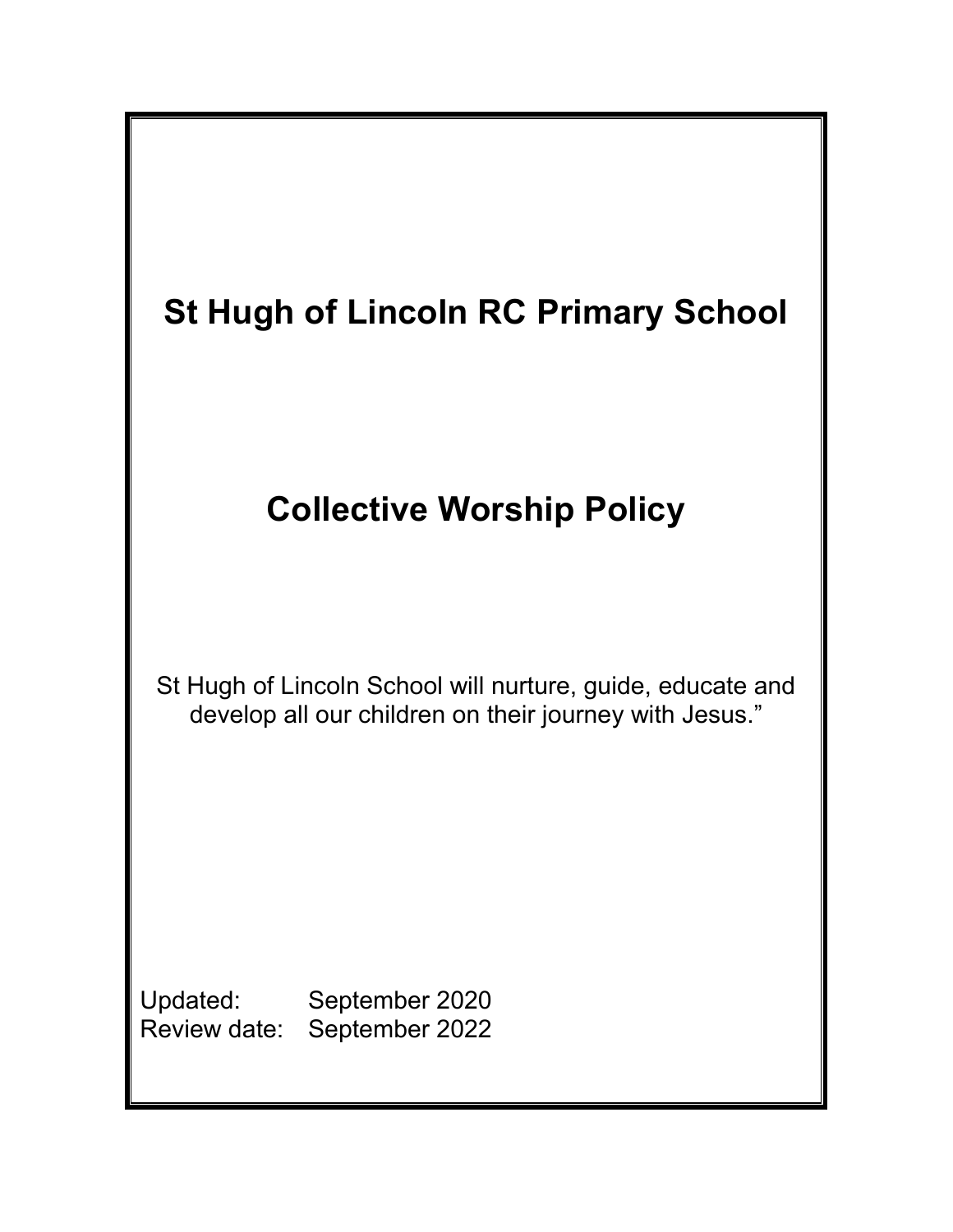## **Mission Statement**

St. Hugh of Lincoln School will nurture, guide, educate and develop all our children on their journey with Jesus.

### **The Nature of Collective Worship**

We believe that Christian Worship in a Catholic school names and celebrates God's presence in our lives. It is concerned with giving glory, honour, praise and thanks to God.

### **The Place of Collective Worship in the Life of our School**

Worship in this school is more than just a legal requirement. It is an integral part of school life and central to Catholic tradition.

# **Collective worship takes into account the religious and educational needs of all who share in it:**

Those who form part of the worshipping community in church Those for whom school may be their first and only experience of church Those from other Christian traditions- or none Those from other faith backgrounds.

It will be an educational activity or experience to which all can contribute and from which all can gain.

#### **The Aims of Collective Worship**

We believe that Collective Worship in our school aims to provide opportunity for all pupils and staff:

To contemplate something of the mystery of God

To reflect on spiritual and moral issues

- To explore their own beliefs
- To respond to and celebrate life
- To experience a sense of belonging and develop community spirit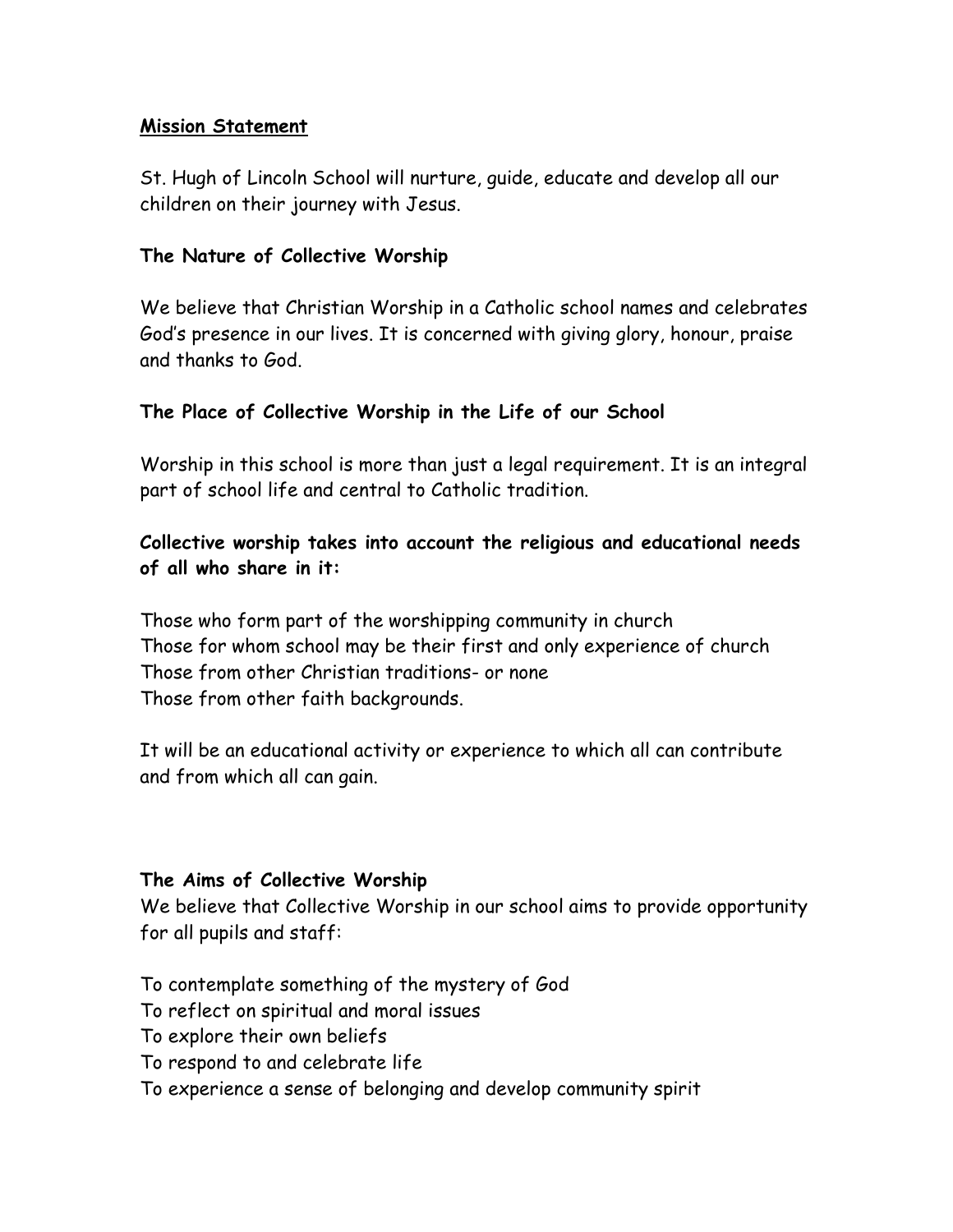To develop a common ethos and shared values

To enrich religious experience

To grow in liturgical understanding and development

To reinforce prayers which are part of the Catholic tradition

To reinforce positive attitudes

To participate fully

To take time out 'to wonder at', 'to come to terms with' and 'to give worth to'.

## **Principles**

All Acts of Worship in this school will:

Give glory and honour to God.

Be a quality activity, fundamental to the life of the school and its Catholic character.

Develop in pupils skills that enable them to prepare , organise and lead worship rather than always participating or contributing in a token way. (prayer leaders).

Give pupils positive liturgical experiences appropriate to age, aptitude and family backgrounds.

## **Collective Worship is organised in our school as follows:**

Daily class prayer

Weekly teacher led liturgy in each key stages.

Weekly assembly led by Mr. Mountcastle

Prayer leaders lead class prayers or collective worship each week in given classes.

Class Mass half termly

School mass each term

Class assemblies throughout the year.

## **Voluntary Worship and Retreats:**

**Y6 and Y3** are taken to the Marist Centre every year. Children happily volunteer to take part in all Key Stages, adult led liturgies.

#### **Resources:**